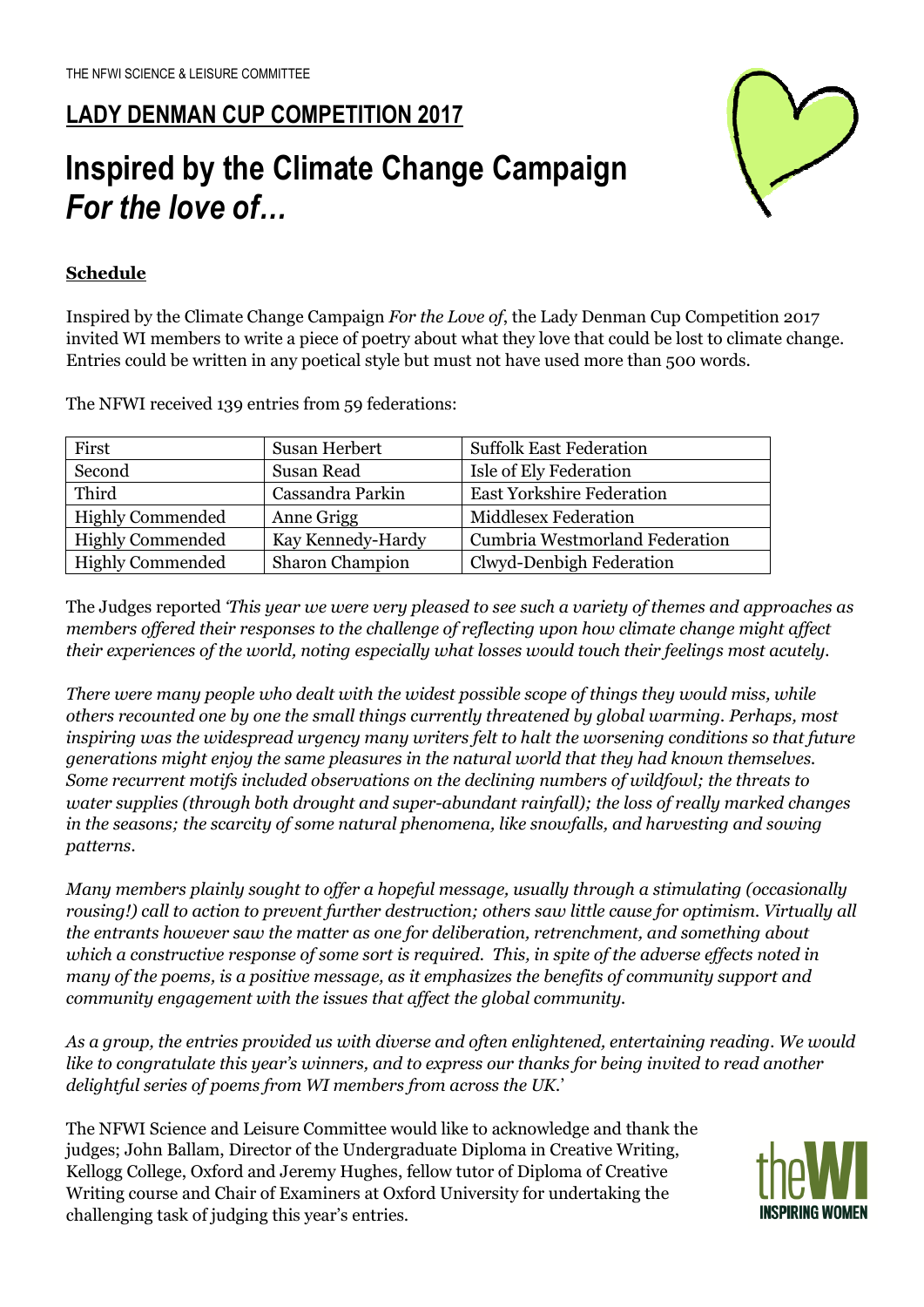## **FIRST PLACE Susan Herbert Henley WI, Suffolk East Federation**

#### **Tollesbury Wick**

The mud flats glisten Wild geese whiffle down the cold winds. Ice crackles in the channels leading to the sea. A charm of goldfinches flits along the shore, wings sparkling gold like swift embers. Out where the horizon should be, flat sea and cloudless sky are one. A barge with brick red sails lies suspended between worlds, unmoving in the pale haze. Somewhere in the marshes a curlew calls, Wigeon whistle to each other of the Arctic spring and the Brent geese bark.

The tide turns.

The coast breathes, the birds rise and fall across the beach with the tide. Walking, feeding, walking on, like a slow dance, Spread out across the flat ooze, separate, searching; Then death stoops low across the water, Sparrow hawk! The calm shatters, the birds rise up as one, In a whirl of wings, a confusion of cries, the air is filled with movement. The hawk passes, the birds drift down again. Restless now, moving with the tide until; at some unseen signal they leave for safe fields and shingle spits, to preen and sleep. And as they sleep, dreaming of a bright moon and a falling, tide, the mirage sea-sky catches fire with sunset.

*This is a kind of loosely-made free verse poem, divided into two uneven stanzas. Some of the lines are very short (three syllables), others are very long (15). The lines are also unrhymed. The poem's narrative centres on the description of a particular place as a portrayal of the natural world. It is a vivid recounting of some definite images and it awakens a sense of awe in the narrator which is communicated very effectively. Inside it, there is the plea that this is the sort of fragile eco-system placed at risk, and just the kind of thing that the narrator fears losing (though she keeps herself out of the sequence of narration, letting the loss remain more than just her own).*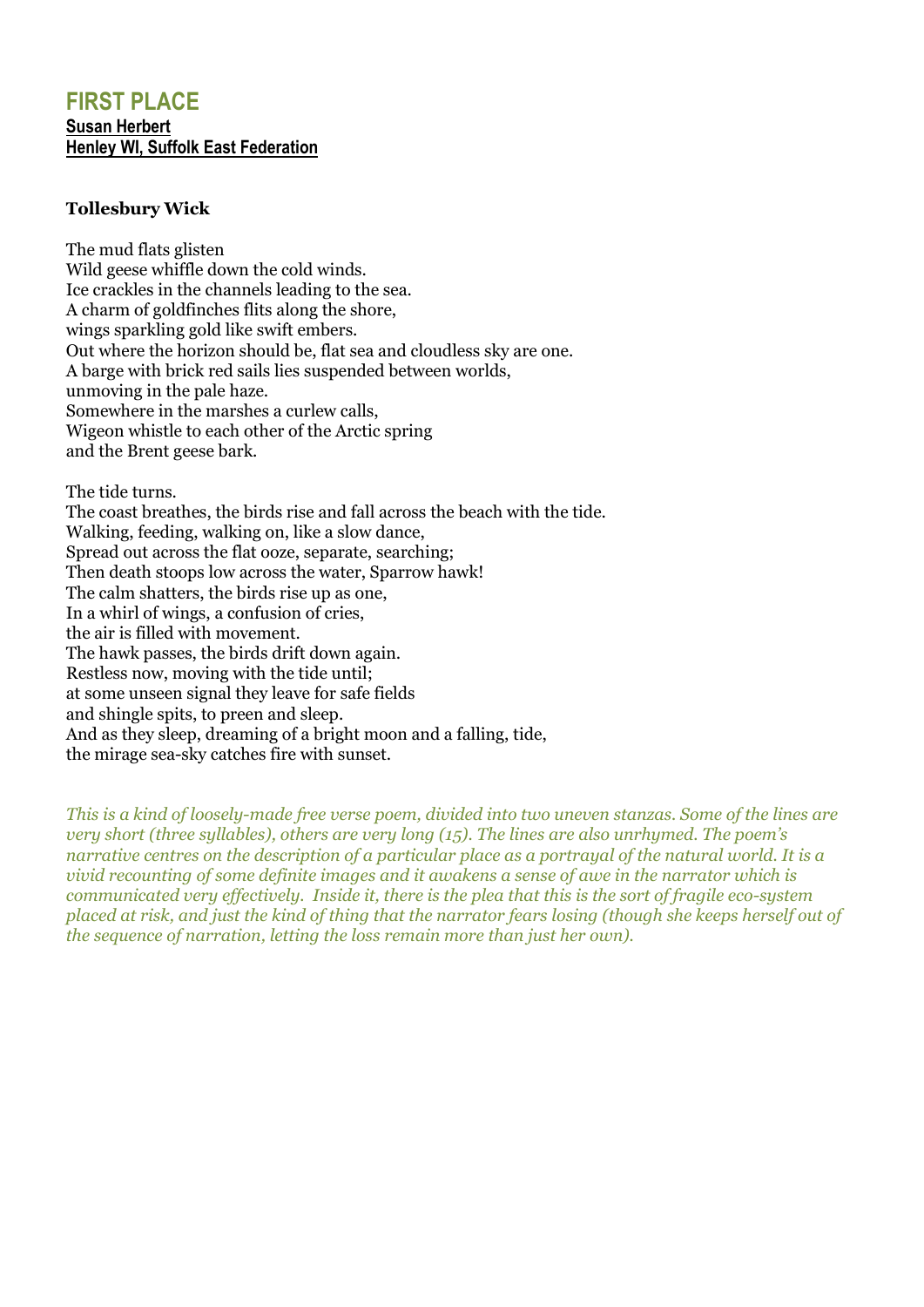## **SECOND PLACE Susan Read Sutton WI, Isle of Ely Federation**

I will miss a proper winter…

It's started already, you know, It's rare that we see any snow. I remember when I was a child And the winters were stormy and wild. When you woke to a strange eerie light, And the world was a picture in white. All silent with few muffled sounds, A snow carpet protecting the ground. When you jumped up and drew back the blind There in amazement you'd find Leaves, cobwebs, swirls etched on the pane, Jack Frost had been busy again.

I will miss wearing warm winter clothes, Dressed in wool from my head to my toes. Bundled up to go out for some fun, Off to play 'neath a watery sun. Where the lawn's like a new ironed sheet Making tracks with your welly clad feet. Building igloos and snowmen and dens, Rolling snowballs to throw at your friends. Climbing hills with toboggan in tow, Swooshing down in a flurry of snow. Then home to the warm kitchen fire, Wet clothes hanging to drip on the dryer. Snuggle down on a warm cosy rug With soup in your favourite mug. As night falls bathed and well fed, Hot brick in the foot of your bed. Peep through the curtains to spy Moon and stars in a bright navy sky. Ready to sleep with a stretch and a yawn Soft eiderdown to snuggle up warm. Think of more winter days and their fun, Never dreaming, one day there'll be none.

*There is a great deal to enjoy in this poem, from its chatty opening which addresses the reader, 'It's started already, you know', to the final unembellished declaration that 'one day there'll be none'. The poem blends old fashioned notions of what a poem should be with memorable and contemporary expression, here capturing childhood delight: There in amazement you'd find, Leaves, cobwebs, swirls etched on the pane, Jack Frost had been busy again. There are memorable images – 'the lawn's like a new ironed sheet' – and many individual features to celebrate, including the games and the joy of simple pleasures such as 'soup in your favourite mug' and a 'Hot brick in the foot of your bed'. The 'Moon and stars in a bright navy sky' is a good example of an image made so simply. Although there are occasional moments which fall flat, for example the cliché 'A snow carpet protecting the ground', overall the poem sustains its joy in regular rhythms, full rhyme and an ability to blend the old and new.*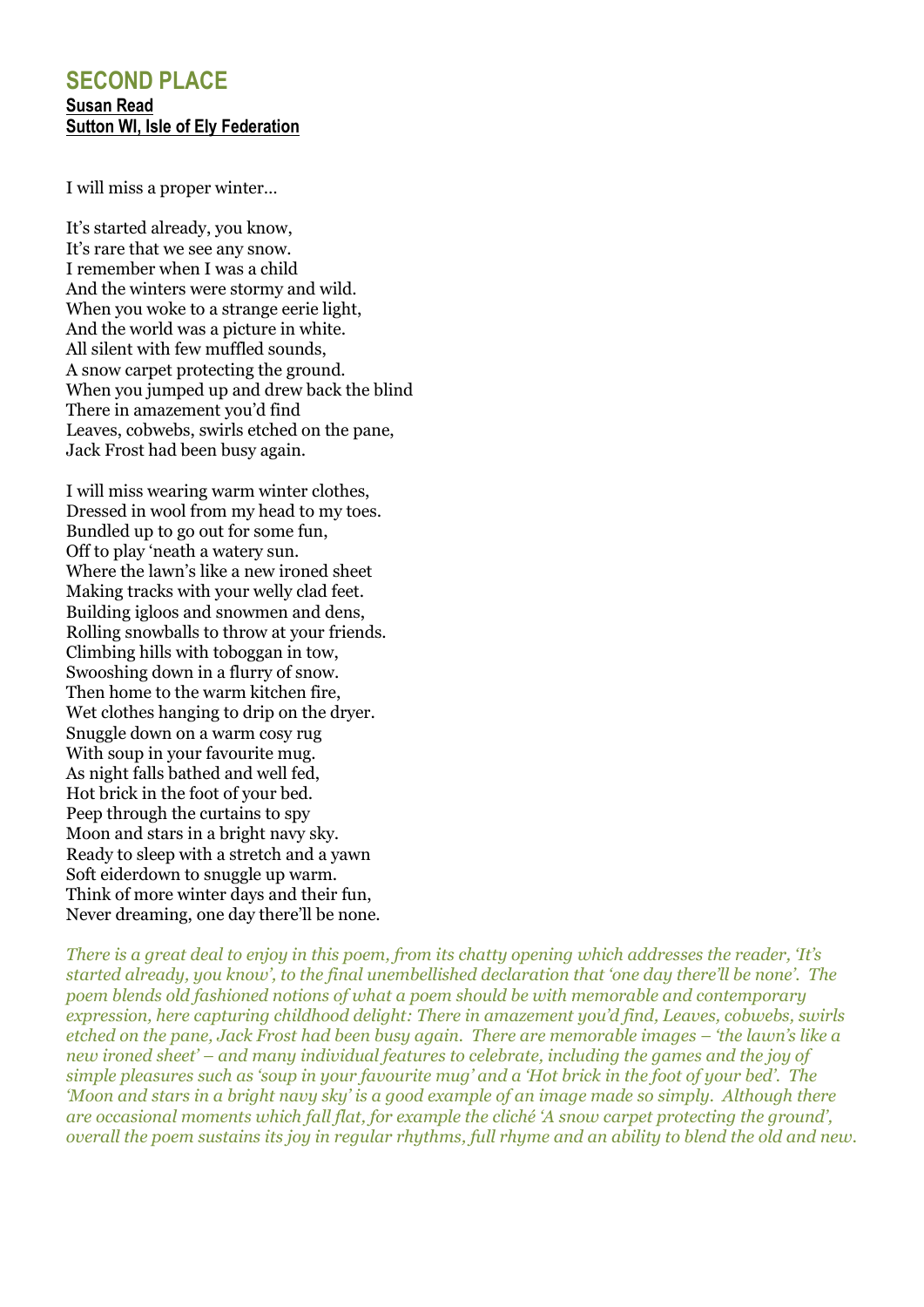## **THIRD PLACE Cassandra Parkin North Cave WI, East Yorkshire Federation**

#### **Two degrees**

The delicate spears Of bluebells, their scent like sweet Mist beneath the hedge

Bees tucked in foxgloves Drowsing in the sun as I Pass by the churchyard

The neon yell of Rapeseed, sandpaper pollen Sharpening my throat

The squabble of rooks Fat on stolen juniper In their trees, and, yes,

Even those pigeons (Who are having, let's face it Way more sex than me)

Two degrees more, and All these things I love become All the things I miss

*The title 'Two Degrees' puts a number on how much the climate is changing and the poem enumerates in simple terms what is being missed by the narrator: bluebells, bees, fields of rape, rooks and pigeons. But there is so much more here because of metaphor. The bluebells' 'sweet/Mist', 'the neon yell of /Rapeseed' and its 'sandpaper pollen/Sharpening my throat' which transform the experience to something memorable for the reader also. The pigeons '(Who are having, let's face it/Way more sex than me)' create an unexpectedly humorous aside which also serves to illustrate the fecundity of the natural world. The final stanza demonstratively declares: 'All these things I love become/All the things I miss'.*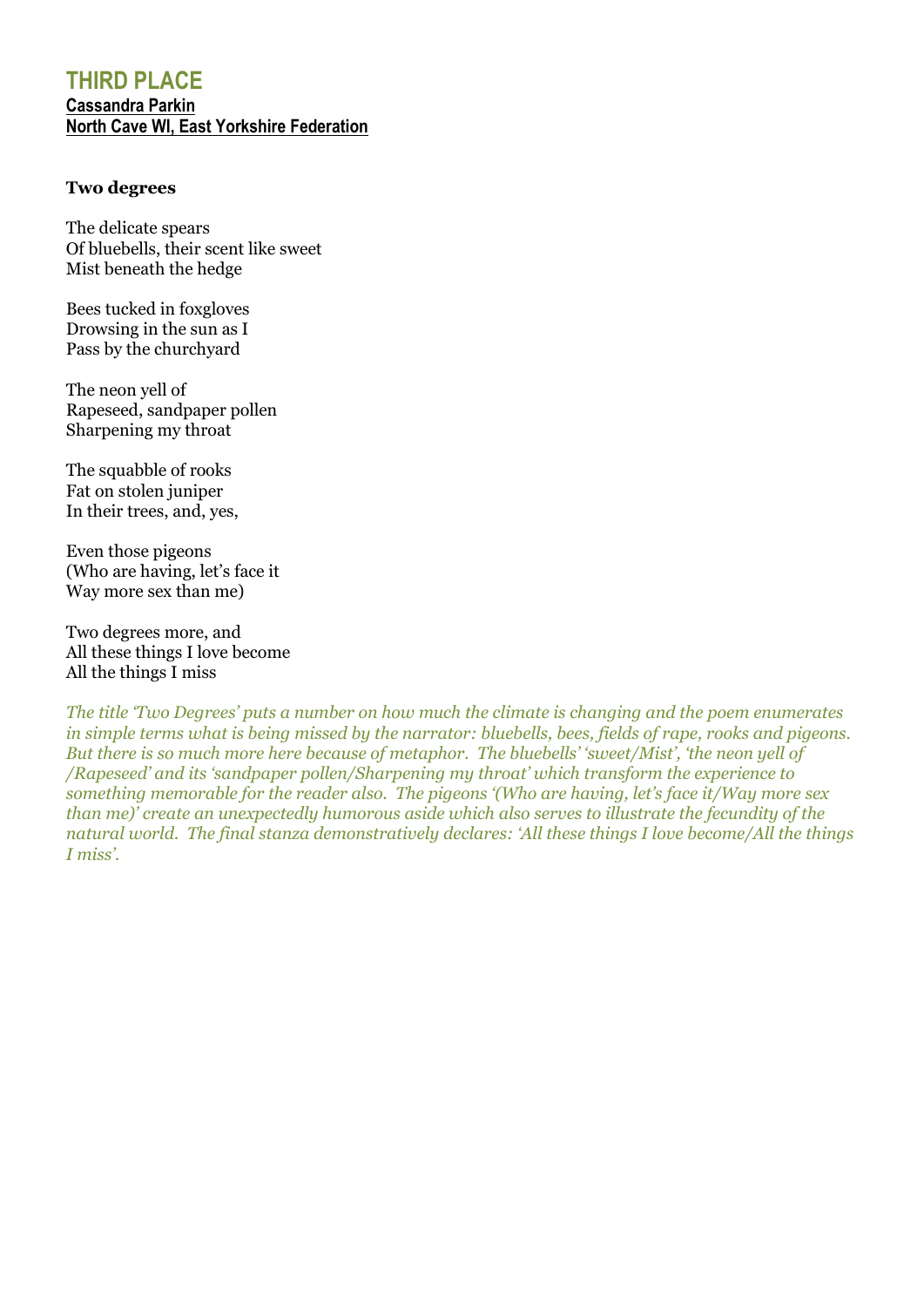## **HIGHLY COMMENDED Anne Grigg Ashford WI, Middlesex Federation**

#### **FOR THE LOVE OF**

For the love of green meadows Studded with spring flowers For the love of rushing rivers Tumbling over rocks.

For the love of heather moorland Tarns and bogs The call of the curlew The kestrel hovering above.

For the love of domestic gardens English roses and lilies Dew on cobwebs Glistening at dawn.

Daffodils and snowdrops Waking up in spring Flowers in all seasons Subtly changing over.

Turbulent weather, flash floods Hurricanes world wide Droughts and earthquakes Temperature extremes.

Will we have to turn to cacti And arid dry gardens Gravel and rocks Succulents and plants for drought.

Should we heed the wakeup call Cut down car emissions Fossil burning fuels Cows that burp too much!

But what about China Its factories belching out And countries' disregard to protocols To encourage their trade.

Is this too much to handle Will the plant be harmed Will our children blame us For not doing enough.

Will our epitaph be 'We had such a wonderful world But mankind wasted it And nature could not compete'.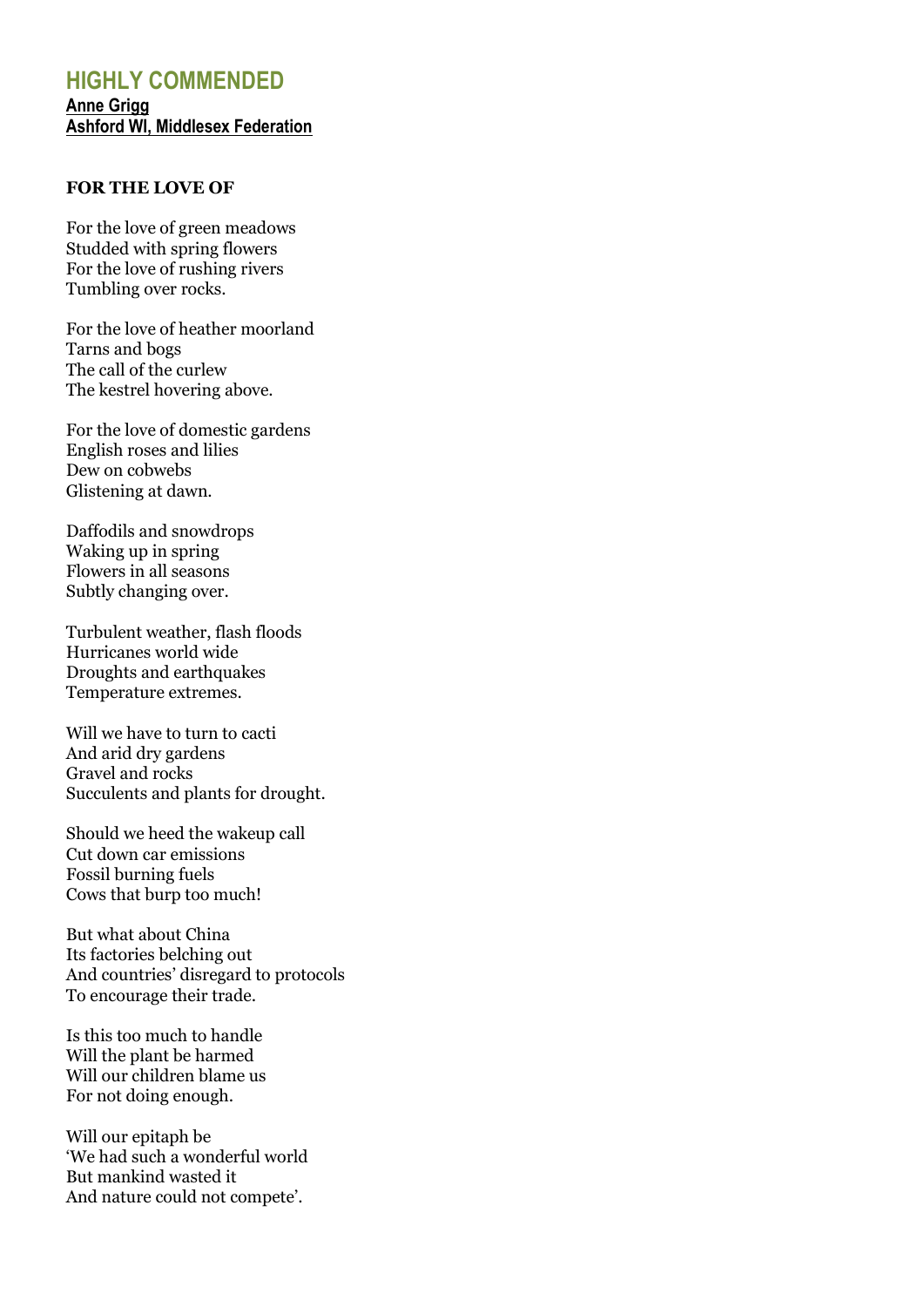*This is a long poem made of ten unrhymed quatrains. They share a generally consistent three-beat line throughout. There is a deliberate and rich tonality throughout, at times appreciative and wondering, at times fearful and angry. It moves through several types of diction – elevated and religious-seeming, to earthy and amusing. It offers no solutions and leaves its point open-ended, providing no random closure to its mood, and no place to seek comfort except in a fuller awareness of the problem. It echoes the mature work of Ted Hughes, and the early style of Seamus Heaney.*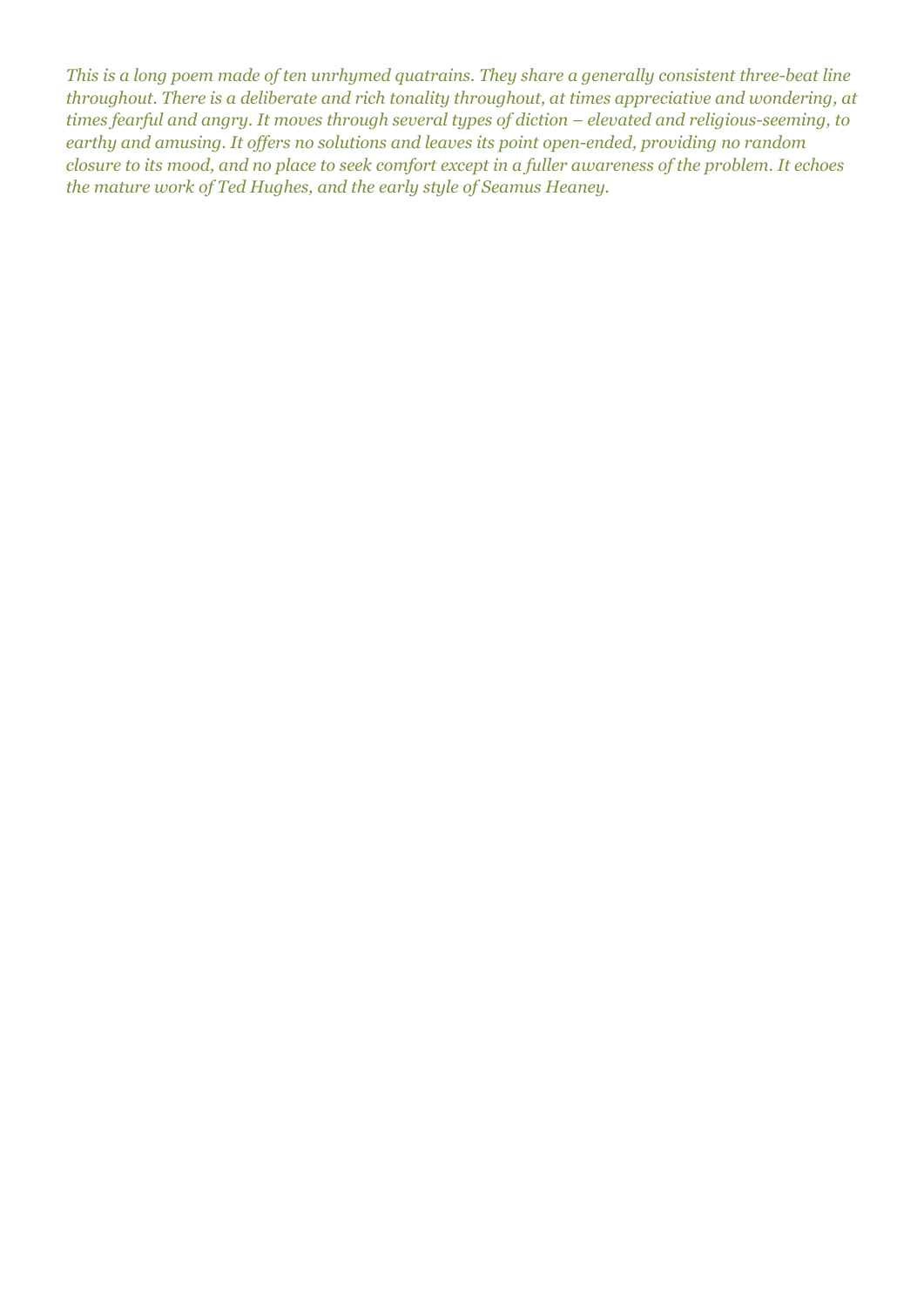## **HIGHLY COMMENDED**

#### **Kay Kennedy-Hardy**

#### **Cumberland & Westmorland WI, Suffolk East Federation**

It's amazing! It's like a huge, white sheet on the ground It's amazing! The Library Gardens lawn is a winter wonderland We are eight year olds We have no idea how to organise. But we do. Two teams. One for the head, One for the body. Two teams, but some boys always throw snowballs. Two teams Start with a small snowball and roll. Learn fast that it has to be turned or it won't make a ball. Eight-year-old enthusiasm keeps us pushing, As the ball gets bigger It gets heavy. Take turns pushing the body, Then the head, Both continue to grow. You can see where we have been, Winding paths of green where we have taken the snow. We push the body into the middle. We push the head into the middle. Eight-year-old chests heaving. Breath pluming into the air. Cheeks rosy, rosy red with cold, fingers red and numb, Toes frozen in wellingtons. Eight year olds. Two large snowballs. All gather around the head and lift. It's difficult; it's awkward, but it works. We have a body with a head on it. Eight year olds. We didn't come prepared, No carrot in pocket, no lumps of coal. Somebody has a scarf, on it goes. We run to the bushes to find twigs and unearth cold stones. Now our snowman has twig arms. Stone eyes. Twig nose. Stone smile. The stones keep falling out; we put them back. Stone buttons down his front. He's amazing! In my mind he's dazzling white, glinting in the winter sun. Reality is he's mud splattered with grass sticking out of him. I'm eight. He's amazing!

I'm not eight anymore… My grandson is. We sit in the Library Gardens.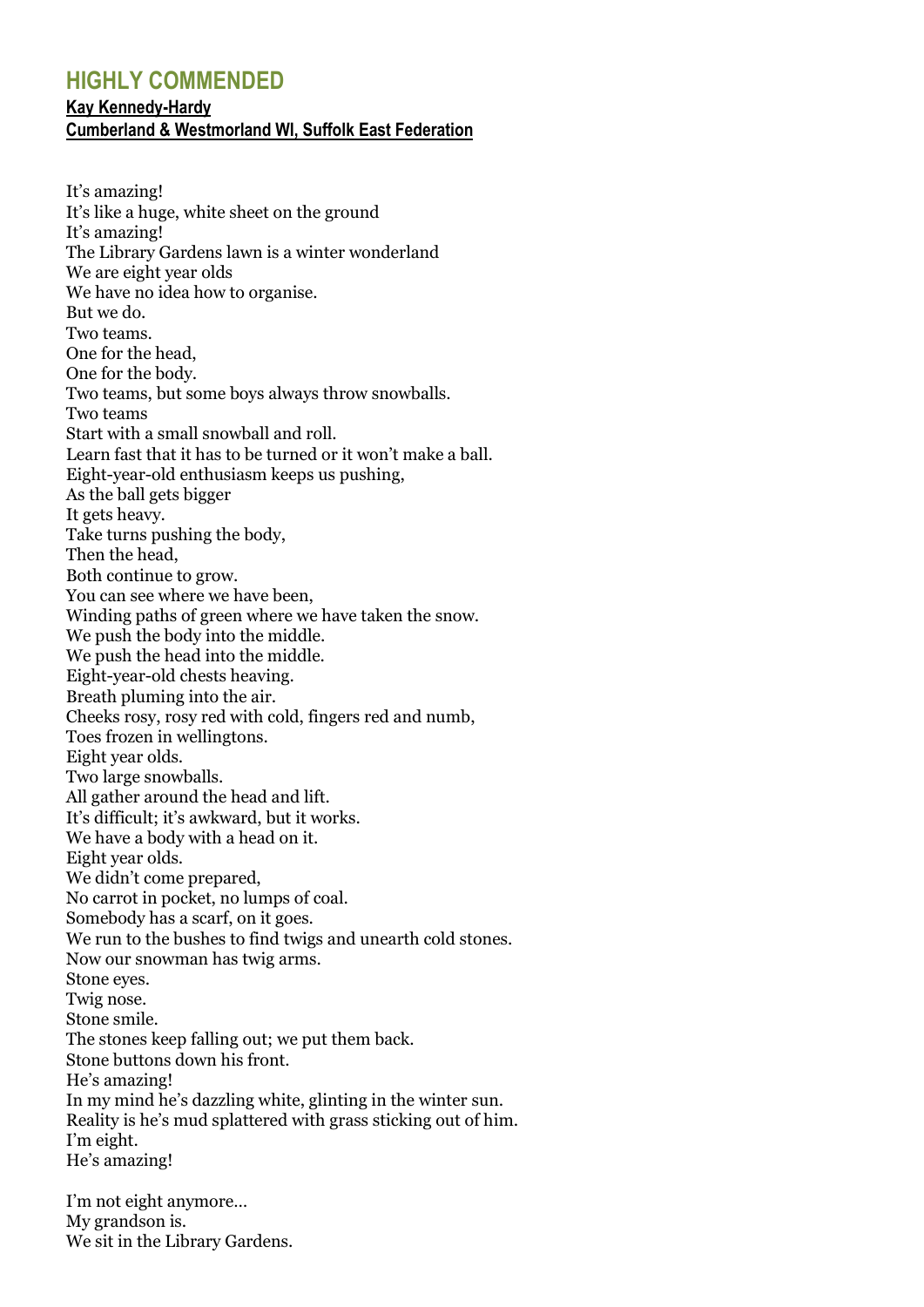It's winter. It's cold. Our breath plumes, the grass is green. The snow no longer comes. How can I teach my grandson to make a snowman with no snow? So, I tell him the story of my snowman. He's amazed!

*Apart from not having a title… this is a very engaging way to illustrate climate change. As the poem progresses, so does the building of the snowman. The reader is rewarded because they have to work out what is happening. Before it is identified as a 'snowman' it is just parts – 'body', 'head' – which have to be added to with twigs and 'cold stones'. There is a sense of achievement for the eight-year-olds who have made its 'Stone eyes./Twig nose./Stone smile': 'He's amazing!" The final stanza shows that this event happened many years ago and that the narrator is now in the same place – the Library gardens – with their eight-year-old grandson. There is no snow to build a snowman and the telling of the story amazes the child because it seems fabulous and unreal. The repetition throughout the poem helps to stress how wonderful it is to build a man of snow. It serves as a neat metaphor for the state of the world – (hu)man is melting.*